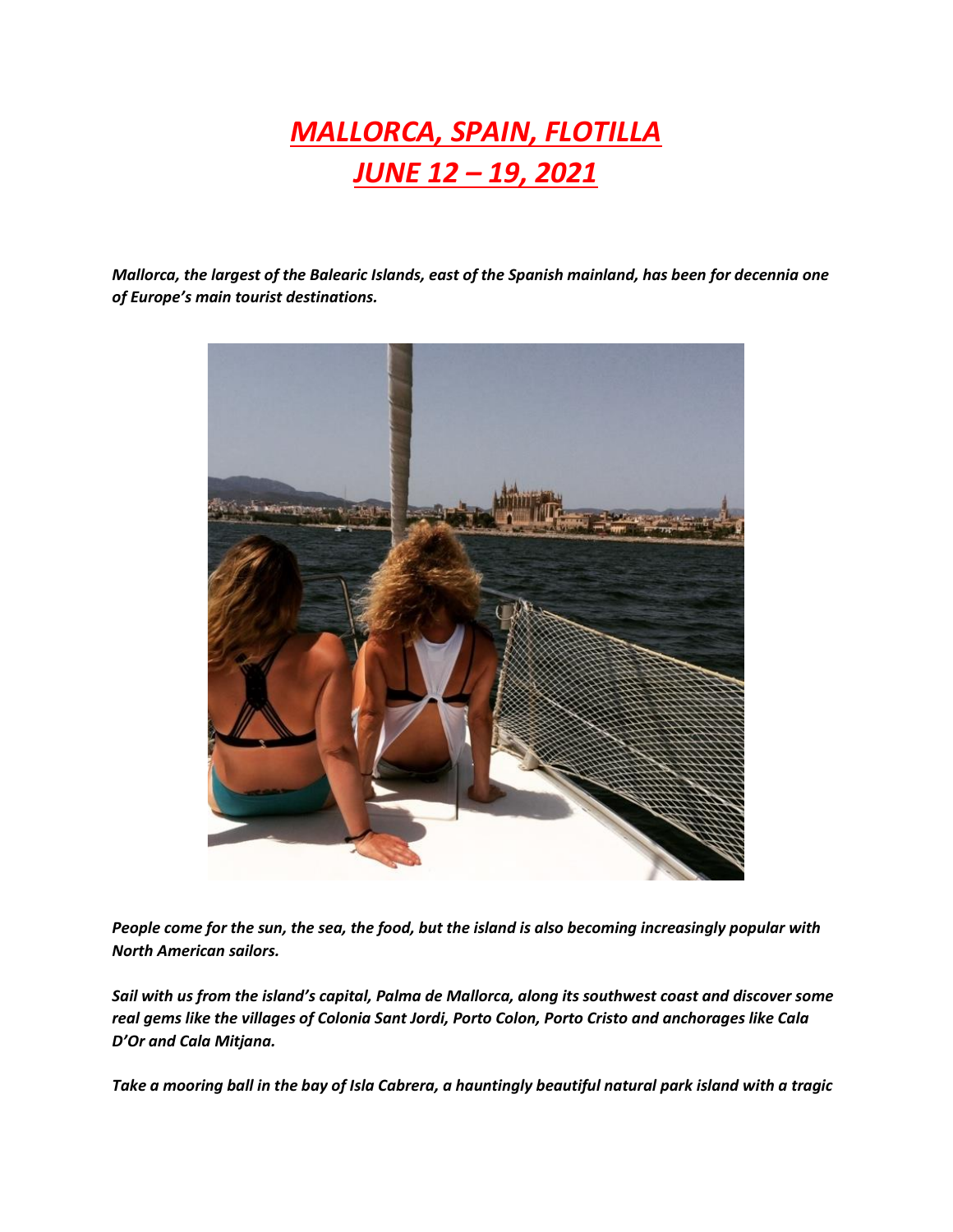*history. A hike up to its fortress is a must.*



*Follow us on a land tour when we visit the spectacular Dragon Caves, have lunch at an organic vineyard, go to the Mallorca Pearl outlet and drive all the way up the mountain to the monastery of San Salvador from where you have an all encompassing view of the island and of the surrounding sea. Like with all our trips, we offer an exciting variety of culture, history and gastronomy. The cost per person is \$1,750.00 on a monohull and \$1,950.00 on a catamaran and includes the flotilla fee, a welcome cocktail on the Saturday before the departure and a welcome souvenir, courtesy of Med Sailing Adventures. Land tour is extra.*